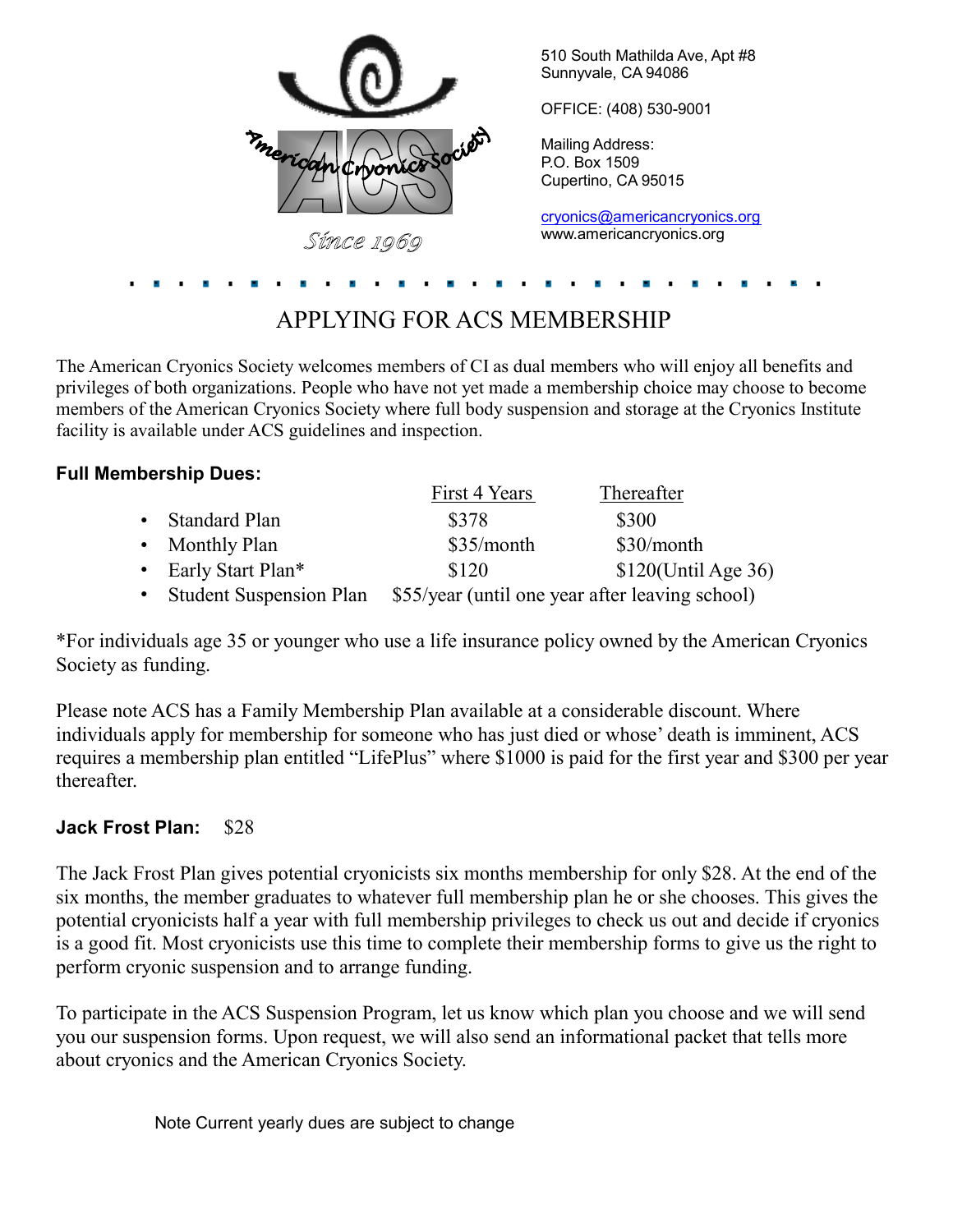American Cryonics Society - APPLICATION FOR MEMBERSHIP –

. . . . .

**British British** 

1. Place a check mark beside your choice of membership plan. **Full Membership Dues\*:** 

|                                | First 4Years | Thereafter                                      |
|--------------------------------|--------------|-------------------------------------------------|
| Standard Plan                  | \$378        | \$300                                           |
| Monthly Plan                   | \$35/month   | \$30/month                                      |
| <b>Early Start Plan</b>        | \$120        | \$120                                           |
| LifePlus Plan                  | \$1000       | \$300                                           |
| <b>Student Suspension Plan</b> |              | \$55/year (until one year after leaving school) |

Check below if you qualify for the family discount for the full membership plan:

( ) Another member of my family/domestic group has paid the full dues checked above therefore my dues are half the above amount. Member Name

| 2. Name<br><u> 1980 - Johann Barn, mars ann an t-Amhain Aonaich an t-Aonaich an t-Aonaich ann an t-Aonaich ann an t-Aonaich</u> |                                                                                         |
|---------------------------------------------------------------------------------------------------------------------------------|-----------------------------------------------------------------------------------------|
| 3. Home Address                                                                                                                 | Delivery Address<br>(If different)                                                      |
| $4.$ Telephone $($ $)$                                                                                                          | Other(Cell/Pager)                                                                       |
|                                                                                                                                 | I wish to be notified on our email of relevant discussions<br>or local social events () |
| 5. Optional Information: Birth Date<br>Gender:<br>Male                                                                          | Social Security Number<br>Female                                                        |
| I wish to apply for participation in the ACS Suspension Program: YES                                                            | N <sub>O</sub>                                                                          |
|                                                                                                                                 |                                                                                         |
|                                                                                                                                 | (*) Current yearly dues are subject to change                                           |
|                                                                                                                                 | 510 South Mathilda Ave, Apt. 8<br>Sunnyvale, CA 94086                                   |
|                                                                                                                                 | OFFICE: (408) 530-9001                                                                  |
| Chronics                                                                                                                        | Mailing Address:<br>P.O. Box 1509<br>Cupertino, CA 95015                                |
| cryonics@americancryonics.org<br>.                                                                                              | http://www.americancryonics.org                                                         |